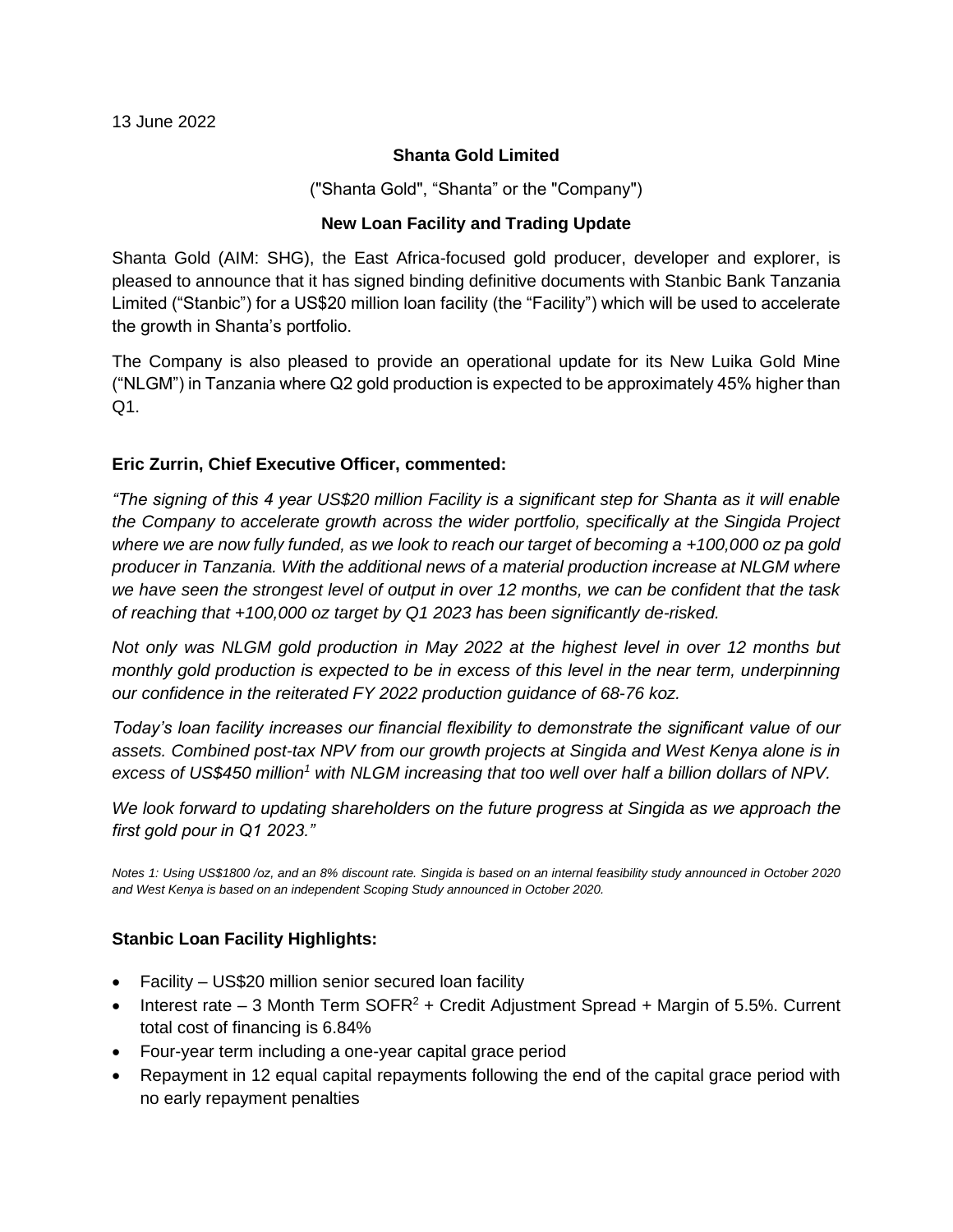- Gold price protection covering 16,000 oz over the next 12 months, representing approximately 2% of Shanta's total gold reserves and +/-20% of the next 12 months of production. A range of hedging alternatives is being considered
- The facility will primarily be utilised to support the ongoing construction of the Singida Gold Project ("Singida")
- The Singida project capex is fully funded into positive cash flow. Singida is scheduled for the first gold pour in Q1 2023
- The Facility is secured over the business assets of Shanta Gold's Tanzanian subsidiary company, Shanta Mining Company Limited ("SMCL"), and a pledge over the Company's shares in SMCL
- Financial close is subject to conditions precedent typical for a facility of this nature

Note 2: Secured Overnight Financing Rate

# **Trading Update:**

- In the first full month of mining the Crown Pillar, May 2022 has seen gold production of 6,354 oz, the highest monthly production level in over 12 months
- Q2 2022 production is on track to be +45% from Q1
- Monthly gold production is expected to be in excess of May 2022 in the near term underpinning confidence in our reiterated FY 2022 production guidance of 68-76 koz

## **Enquiries:**

| <b>Shanta Gold Limited</b><br>Eric Zurrin (CEO)<br>Luke Leslie (CFO)                                                         | +44 (0) 14 8173 2153 |
|------------------------------------------------------------------------------------------------------------------------------|----------------------|
| <b>Nominated Adviser and Joint Broker</b><br><b>Liberum Capital Limited</b><br>Scott Mathieson / Ed Thomas / Nikhil Varghese | +44 (0) 20 3100 2000 |
| <b>Joint Broker</b><br><b>Tamesis Partners LLP</b><br>Charlie Bendon / Richard Greenfield                                    | +44 (0) 20 3882 2868 |
| <b>Public Relations</b><br><b>FTI Consulting</b><br>Sara Powell / Nick Hennis                                                | +44 (0) 20 3727 1426 |

## *About Shanta Gold:*

Shanta Gold is an East Africa-focused responsible gold producer, developer and explorer. The company has an established operational track record, with defined ore resources on the New